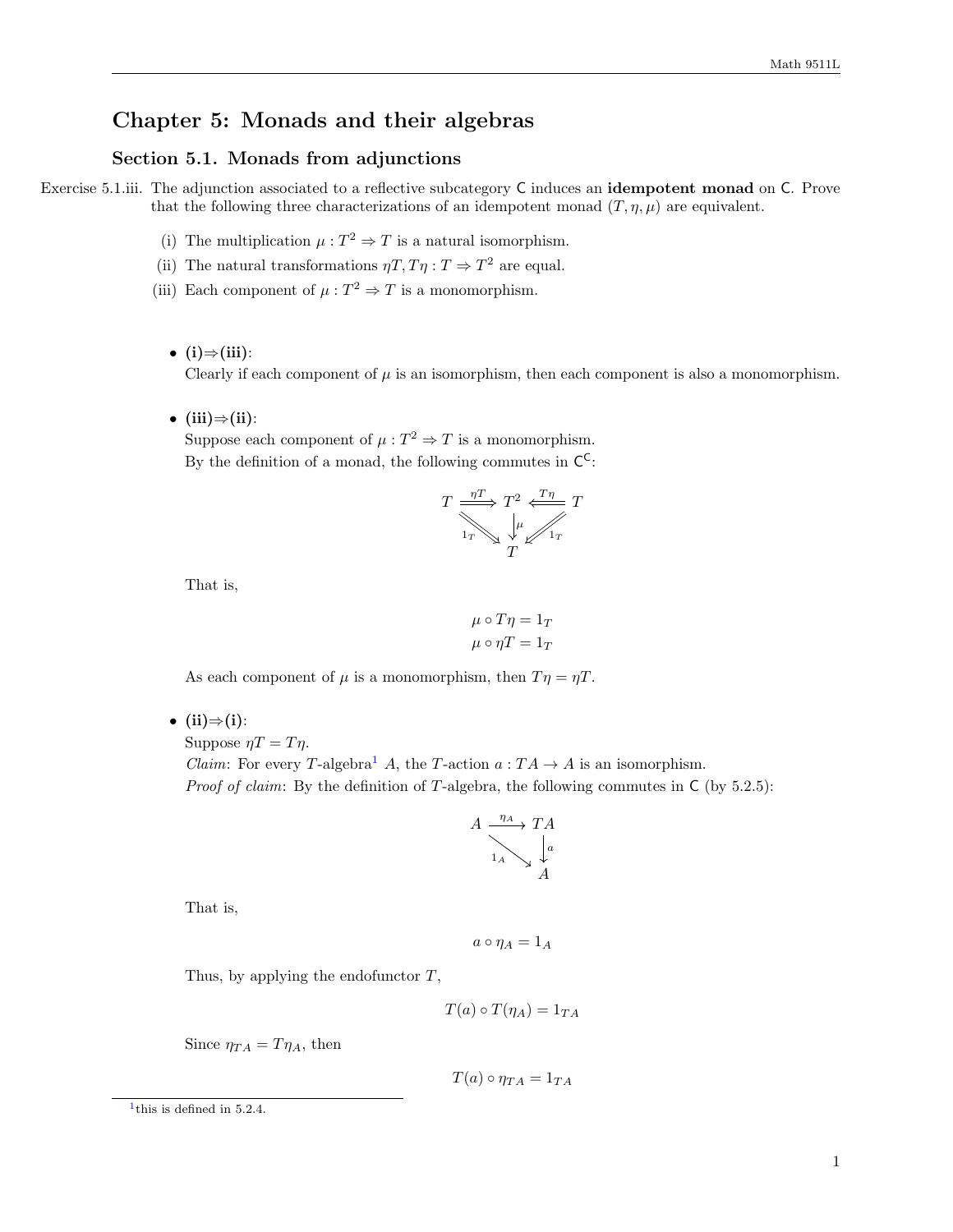Since  $\eta$  is natural, then

$$
\eta_A\circ a=1_{TA}
$$

As  $a \circ \eta_A = 1_A$  and  $\eta_A \circ a = 1_{TA}$ , then a is an isomorphism.  $\Box$ 

By this claim, since every T-action is an isomorphism, the components  $\mu_A: T^2A \to TA$  are isomorphisms as well (they are a type of T-action). In particular, every component of  $\mu$  is an isomorphism so  $\mu$  is a natural isomorphism.

 $\Box$ 

## Section 5.2. Adjunctions from monads

Exercise 5.2.iii. Dualize Definition 5.2.4 and Lemma 5.2.8 to define the category of coalgebras for a comonad together with its associated forgetful–cofree adjunction.

> Let C be a category with a comonad  $(K, \epsilon, \delta)$  where  $K : C \to C$  is an endofunctor,  $\epsilon : K \Rightarrow 1_{C}$ ,  $\delta: K \Rightarrow K^2$ . The dual definition of the category of T-algebras is the category of K-coalgebras,  $\mathsf{C}^K$ , given by the following:

- objects: pairs  $(A \in \mathsf{C}, a : A \to KA)$  so that the diagrams

$$
A \xrightarrow{\begin{array}{c}\n a \\
 \downarrow \\
 a\n \end{array}} K A \qquad K^2 A \xrightarrow{\begin{array}{c}\n \mu_A \\
 \downarrow \\
 K a \end{array}} K A
$$
\n
$$
K^2 A \xrightarrow{\begin{array}{c}\n \mu_A \\
 \downarrow \\
 a \end{array}} K A
$$
\n
$$
K A \xleftarrow{\begin{array}{c}\n a \\
 \uparrow \\
 A\n \end{array}} A
$$

commute in C, and

- morphisms:  $f : (A, a) \to (B, b)$  is a morphism  $f : B \to A \in \mathbb{C}$  so that the square

$$
\begin{array}{ccc}\n & B & \xrightarrow{f} & A \\
b & & \downarrow a \\
KB & \xrightarrow{Kf} & KA\n\end{array}
$$

commutes in C.

The dual to lemma 5.2.8 for comonads is given as follows:

For any comonad  $(K, \epsilon, \delta)$  acting on a category C, there exists an adjunction

$$
C \xrightarrow[\frac{U^K}{F^K}] C^K
$$

where  $U^K : \mathsf{C}^K \to \mathsf{C}$  is the forgetful functor and  $F^K : \mathsf{C} \to \mathsf{C}^K$  takes  $A \in \mathsf{C}$  to the free K-coalgebra

$$
F^K A := (KA, \delta_A : KA \to K^2 A)
$$

and takes a morphism  $f : A \to B$  to cofree k-coalgebra morphism

$$
F^K f := (KB, \delta_B) \to (KA, \delta_A)
$$

 $\Box$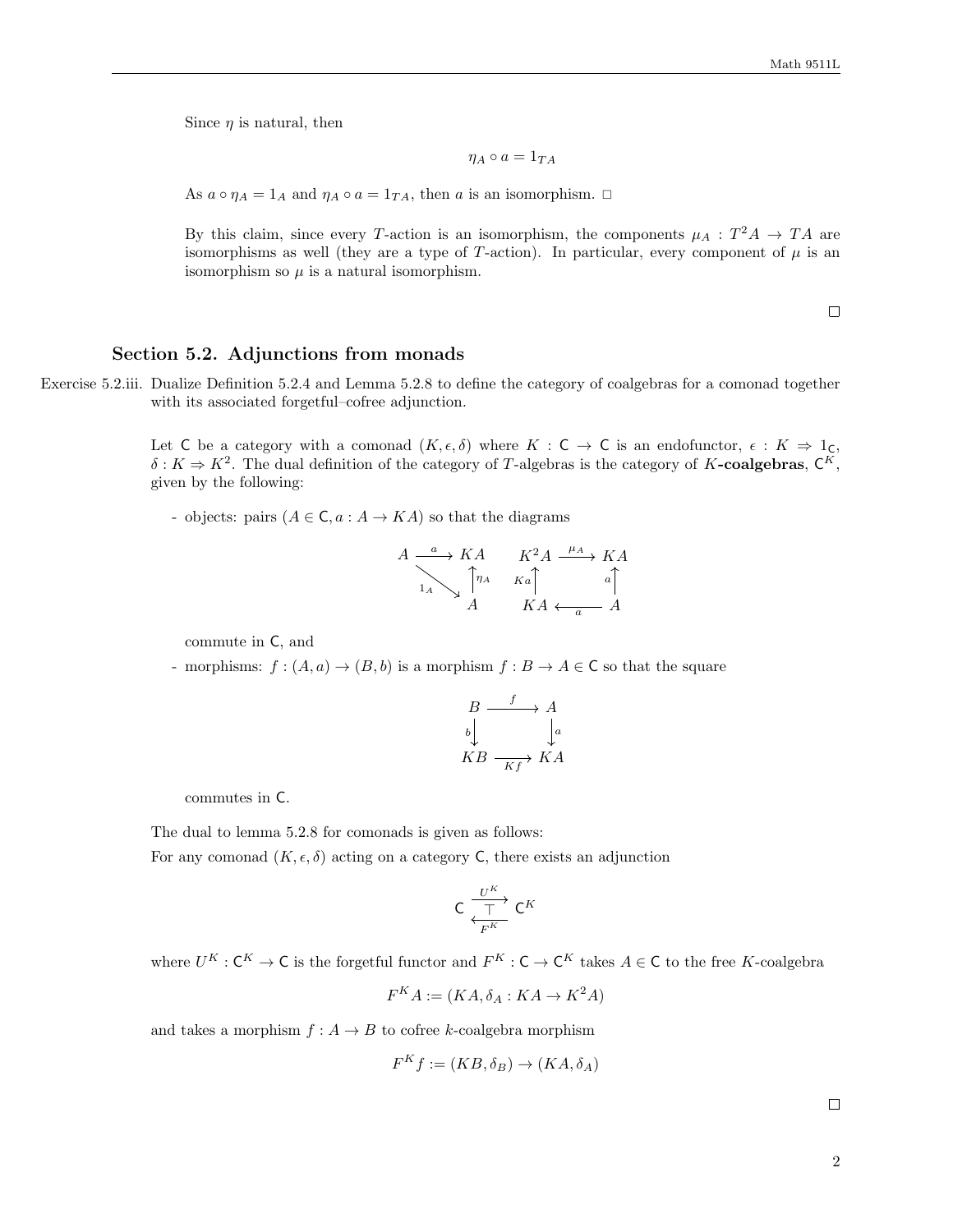Exercise 5.2.iv. Verify that the Kleisli category is a category by checking that the composition operation of Definition 5.2.9 is associative.

> Recall definition 5.2.9: Given a monad  $(T, \eta, \mu)$  on a category C. The Kleisli category  $C_T$  is a category with objects the objects of C, that is: an object  $x \in C$  is associated with itself, denoted  $x_T \in C_T$ . A morphism  $f^{\flat}: x \rightsquigarrow y$  in  $\mathsf{C}_T$  is a morphism  $f: x \to Ty \in \mathsf{C}$ . Composition in  $\mathsf{C}_T$ , for  $f^{\flat}: x \to y$ ,  $g^{\flat}: y \to z$  is defined by  $g^{\flat} \circ f^b := (\mu_z \circ Tg \circ f)^{\flat}$ . This is associative because of the following commutative diagram.

$$
x \xrightarrow{f} Ty \xrightarrow{Tg} T^2 z \xrightarrow{\mu_z} Tz
$$
  
\n
$$
T_y
$$
  
\n
$$
T^2 w
$$
  
\n
$$
T^2 z \xrightarrow{T^2 h} T^3 w \xrightarrow{T\mu_w} T^2 w \xrightarrow{\mu_w} Tw
$$

This reduces to the following commutative diagram:

$$
\begin{array}{ccc}\nT^2 z & \xrightarrow{\mu_z} & Tz \\
T^2 h & & \downarrow Th \\
T^3 w & \xrightarrow{\tau_{\mu_w}} & T^2 w\n\end{array}
$$

This is commutative by naturality of  $\mu$  at  $z \stackrel{h}{\longrightarrow} Tw$ .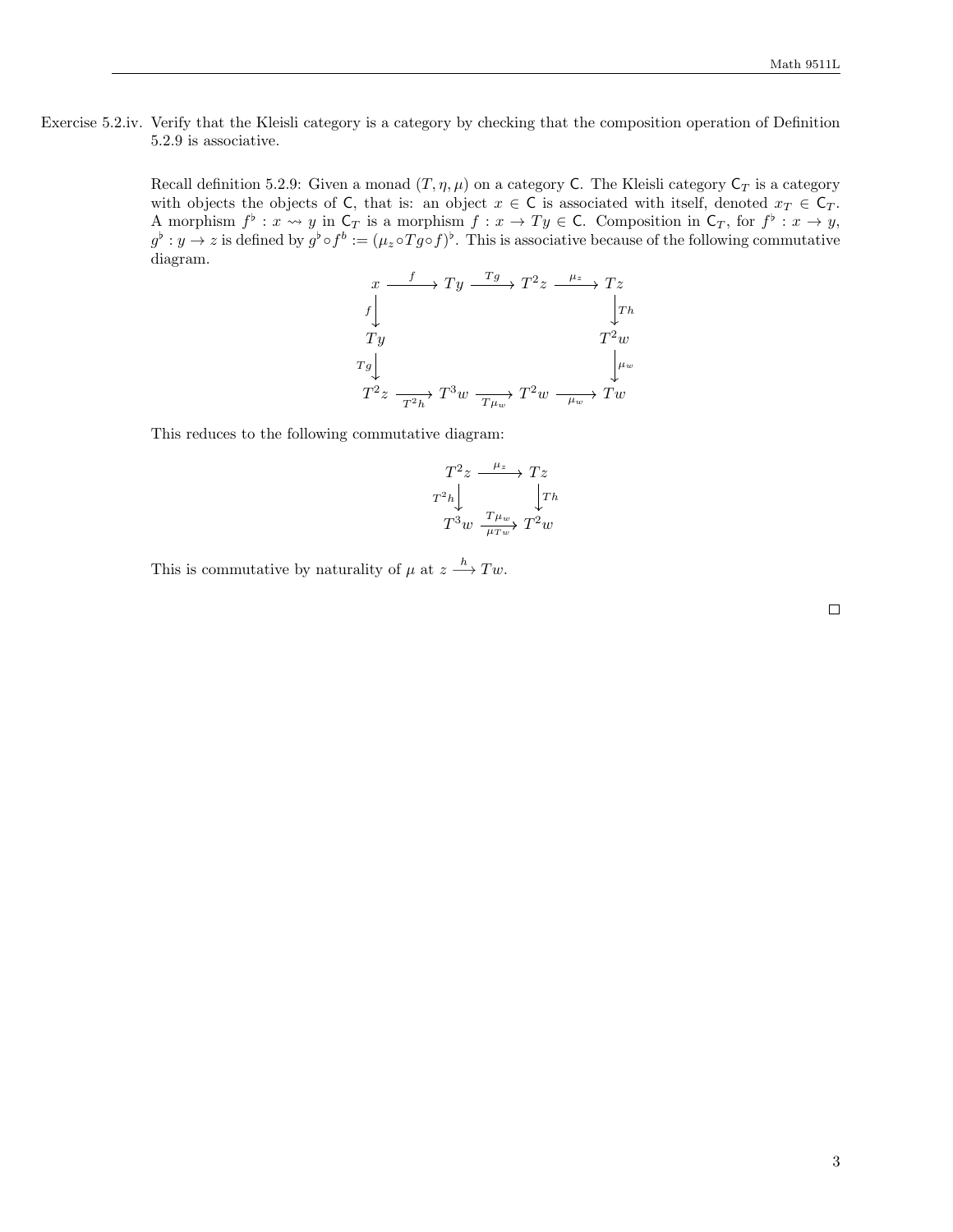## Section 5.5. Recognizing categories of algebras

Exercise 5.5.iv. For any group G, the forgetful functor  $\mathsf{Set}^{\mathsf{B}G} \to \mathsf{Set}$  admits a left adjoint that sends a set X to the G-set  $G \times X$ , with G acting on the left. Prove that this adjunction is monadic by appealing to the monadicity theorem.

> By Beck's monadicity theorem, a functor  $U: D \to C$  is monadic if and only if U has a left adjoint and U creates coequalizers of U-split pairs. An equivalent statement is:

A functor  $U: \mathsf{D} \to \mathsf{C}$  is monadic iff:

- 1. U has a left adjoint;
- 2. D has coequalizers of U-split pairs;
- 3.  $U$  preserves coequalizers of  $U$ -split pairs; and
- 4. U reflects isomorphisms.

To this end, the four conditions above must be shown for  $U: \mathsf{Set}^{\mathsf{B}G} \to \mathsf{Set}$ .

- 1. First, it is given that U has a left adjoint  $F : \mathsf{Set} \to \mathsf{Set}^{\mathsf{BG}}$  given by  $X \mapsto G \times X$  (G acts on the left).
- 2. Set<sup>BG</sup> has coequalizers of U-split pairs:

Actually, we claim that  $\mathsf{Set}^{\mathsf{B}G}$  has arbitrary coequalizers.

For any diagram  $D: J \to \mathsf{Set}^{\mathsf{B}G}$ , colim<sub>J</sub>D is the set of G-orbits (Ex. 3.5.i). By Theorem 3.4.12, the colimit of any small diagram  $D : J \to Set^{BG}$  can be expressed as a coequalizer of a pair of maps between coproducts. i.e., the following: if  $f, g : A \rightrightarrows B$  is a pair of G-maps, their coequalizer is the canonical projection map

$$
\pi:B\twoheadrightarrow B/\sim
$$

where ∼ is the equivalence relation defining the G-orbits;  $x \sim y$  iff  $\exists g \in G$  such that  $g \cdot x = y$ .  $\pi$ equalizes f and  $q$  and satisfies the universal property of coequalizers, i.e.,

$$
A \xrightarrow{f} B \longrightarrow B/\sim
$$
  
\n $\forall \gamma \downarrow$   
\n $C$   
\n $\exists!$ 

As  $\mathsf{Set}^{\mathsf{B}G}$  has arbitrary coequalizers, it has coequalizers of U-split pairs.

3.  $U$  preserves coequalizers of  $U$ -split pairs:

Suppose f, g is a U-split pair. Their coequalizer in Set is the quotient  $UB / \sim'$  where  $\sim'$  is the equivalence relation  $b_1 \sim' b_2$  iff  $\exists a \in A$  such that  $f(a) = b_1$  and  $g(a) = b_2$ . Denote this by p:

$$
A \xrightarrow{f} B \xrightarrow{p} B/\sim'
$$

To show that  $U$  preserves coequalizers of  $U$ -split pairs, it remains to show that

$$
B/\sim\cong U(B/\sim)
$$

4. U reflects isomorphisms:

Suppose  $f: A \to B$  is a morphism  $(G-\text{map})$  in Set<sup>BG</sup> such that  $U(f)$  is an isomorphism in Set. This implies that f is a bijection of sets. As f is a G-map by assumption, and a bijective G-map is an isomorphism in Set<sup>BG</sup>, then  $f \in \mathsf{Set}^{\mathsf{BG}}$  is an isomorphism. Hence, U reflects isomorphisms.

By Beck's monadicity theorem, then the adjunction is monadic.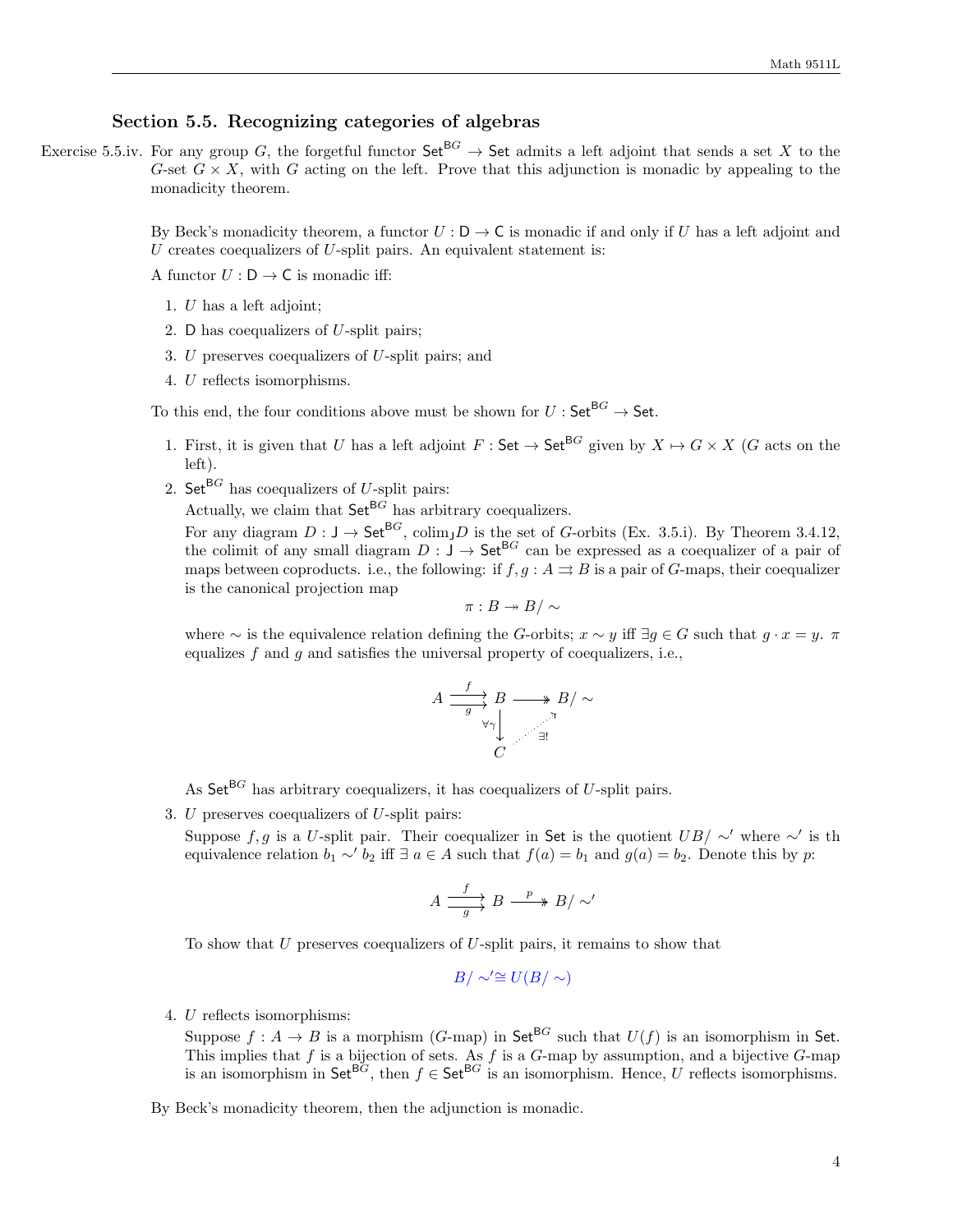$\Box$ 

Exercise 5.5.v. Generalizing Exercise 5.5.iv, for any small category J and any cocomplete category C, the forgetful functor  $C^J \to C^{obJ}$  admits a left adjoint Lan:  $C^{obJ} \to C^J$  that sends a functor  $F \in C^{obJ}$  to the functor  $\text{Lan} F \in \mathsf{C}^{\mathsf{J}}$  defined by

$$
LanF(j) = \coprod_{x \in J} \coprod_{J(x,j)} Fx
$$

(i) Define  $\text{Lan}F$  on morphisms in  $J$ .

Suppose  $f: a \to b$  is a morphism in J. Define  $\text{Lan}F(f): \text{Lan}F(a) \to \text{Lan}F(b)$  by

$$
\text{Lan}F(f): \coprod_{x \in J} \coprod_{\mathsf{J}(x,a)} Fx \to \coprod_{y \in J} \coprod_{\mathsf{J}(y,b)} Fy
$$

where  $Fx \mapsto Fy$  according to f by post-composition.

(ii) Define Lan on morphisms in  $C^{obJ}$ .

Suppose  $\alpha : F \Rightarrow G$  is a morphism in  $C^{ob}$  where  $F, G : ob \rightarrow C$  and the components are given by  $\alpha_j : F(j) \to G(j)$  for each  $j \in \text{obJ}$ . Then, Lan $\alpha = \alpha^*$  where

$$
\alpha^* : \text{Lan}F \Rightarrow \text{Lan}G
$$

$$
\alpha_j^* : \text{Lan}F(j) \to \text{Lan}G(j)
$$

$$
\coprod_{x \in \text{J J}(x,j)} \coprod_{x \in \text{J J}(\text{J})} \text{Gx} \circ \alpha_x
$$

- (iii) Use the Yoneda lemma to show that Lan is left adjoint to the forgetful (restriction) functor  $C_{1} \rightarrow C_{\text{op}}$
- (iv) Prove that this adjunction is monadic by appealing to the monadicity theorem.
- Exercise 5.5.vii. Consider the Kleisli category  $\mathsf{Set}_T$  for a monad T acting on Set and choose a skeleton  $\mathsf{N} \stackrel{\cong}{\to} \mathsf{Fin} \hookrightarrow \mathsf{Set}$ for the full subcategory of finite sets. Let L be the opposite of the full subcategory of the Kleisli category spanned by the objects  $0, 1, 2, \ldots$  in N, so that there is an identity-on-objects functor:



(i) Show that the categories  $N^{op}$  and L have strictly associative finite products that are preserved by the functor  $I : \mathsf{N}^{\mathrm{op}} \to \mathsf{L}.$ 

– Strictly associative?

When the monad T is finitary, the functor  $I : \mathsf{N}^{\mathrm{op}} \to \mathsf{L}$  defines its associated Lawvere theory. Because the objects in the category L are all iterated finite products of the object 1, the essential data in the Lawvere theory is the set  $\mathsf{L}(n,1)$  of "n-ary operations." It is possible to recover the category of T-algebras, that is, the category of models for this algebraic theory, from this data. A **model** of the Lawvere theory in Set is a finite product preserving functor  $L \rightarrow$  Set. A morphism between models is a natural transformation.

 $\Box$